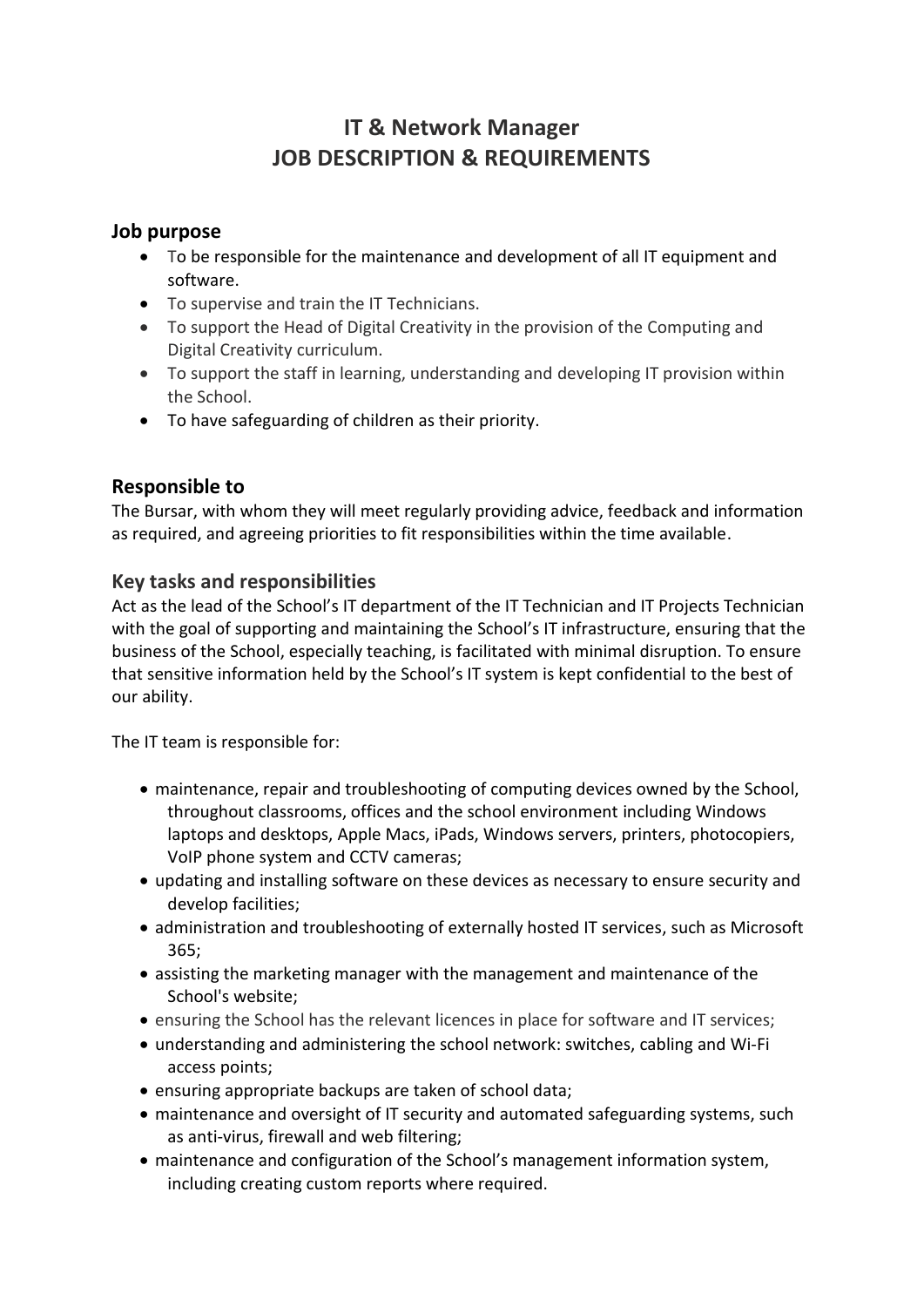To lead, guide, train and supervise the IT Technicians, prioritising work schedules, delegating and managing tasks and activities.

To work with the Head of Digital Creativity and Senior Management Team in determining the School's policies where they relate to IT, such as IT security practices, data protection, use of email systems, internet usage, social media, data storage and retention. To define and implement checks to oversee that IT-related policies are being upheld.

Identify software, hardware and changes in working practices required to meet the IT requirements of the School and to keep up to date with IT developments. Where appropriate, to make recommendations to improve the IT Infrastructure at the School.

To act as the lead in various agreed IT projects, working with the IT Department and other staff members to implement IT initiatives.

Support the Bursar in financial planning of IT development, from major IT projects to small installations and ad hoc software requirements. To act as the lead in arranging procurement and implementation of these projects, working with the IT technician.

To act as a member of the School's Privacy Committee responsible for Data Protection and to be up to date with Data Protection and Health and Safety matters affecting the IT Department and the provision of IT.

To be accommodating in approach as the position requires flexibility to work needs and potential out of hours requirements.

Act as part of a team providing support and advice to colleagues.

#### **Personal Specification**

#### **Essential**

- proven track record in similar roles
- experience as a network manager or senior IT technician
- experience managing projects independently, including research and basic financial planning
- passion for IT and its use in education
- experience writing basic programs or scripts
- skilled in analysing and solving technical problems
- self-motivated able to be proactive and resolve problems without close supervision
- able to work well in a team
- excellent level of organisation